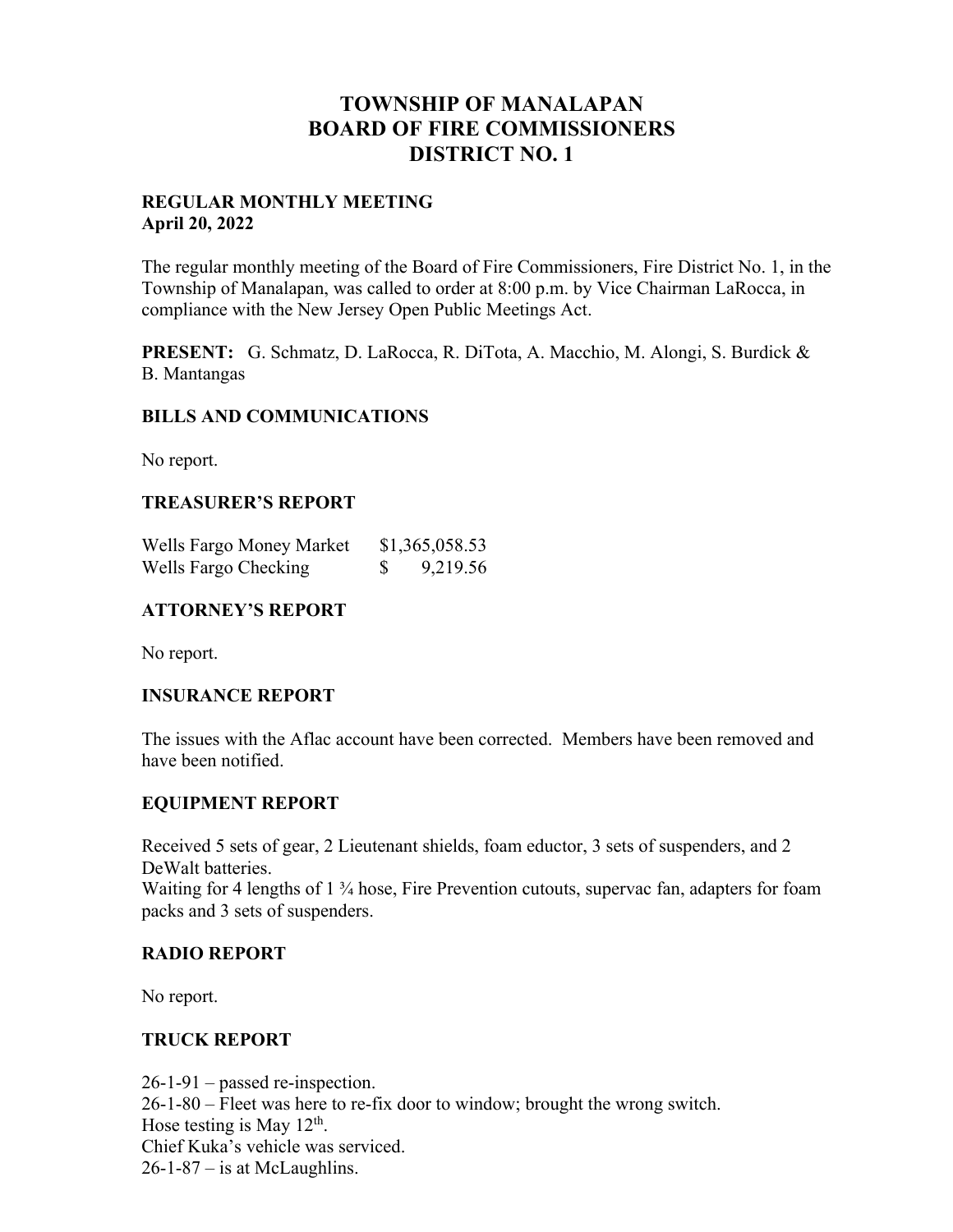## **CHIEF'S REPORT**

Three members attended the Fire Rehab Course. Would like to purchase 2 Fire Office Jones & Bartlett books for Lt. Macchio & President LaVecchia for a cost of \$167.66.

Fire Rescue International is August 24-26 in San Antonio, TX. Fly out on the 24<sup>th</sup> and back the night of the  $26<sup>th</sup>$  or  $27<sup>th</sup>$ . Flights are \$366, rooms blocked for 3 nights for \$439.74.

## **MEMBERSHIP REPORT**

No report.

### **ASSOCIATION REPORT**

Main House parking lot was line striped and looks great. Wanted to know if the Satellite parking lot could be done.

### **TRUSTEES' REPORT**

No report.

## **OLD BUSINESS**

See attached.

#### **NEW BUSINESS**

Commissioner Schmatz made a motion to pay all vouchers; this was seconded by Commissioner DiTota. All voted aye.

Commissioner LaRocca made a motion for \$170 to purchase 2 Fire Officer Jones & Bartlett books; this was seconded by Commissioner Macchio. All voted aye.

Commissioner LaRocca made a motion for \$1,500 to purchase detailing/cleaning supplies for the trucks; this was seconded by Commissioner DiTota. All voted aye.

Commissioner LaRocca made a motion not to exceed \$5,000 for airfare and hotels for the Fire Rescue International Conference in San Antonio, TX; this was seconded by Commissioner DiTota. All voted aye.

Commissioner Macchio received quotes to finish the atrium - \$25,000 - \$18,500 for the railing, \$3,500 to refinish the stairs and \$3,000 to paint.

Meeting opened to the public at 8:45 p.m.

A motion was made by Commissioner LaRocca to adjourn; it was seconded by Commissioner Schmatz and all voted aye.

Meeting adjourned at 8:46 p.m.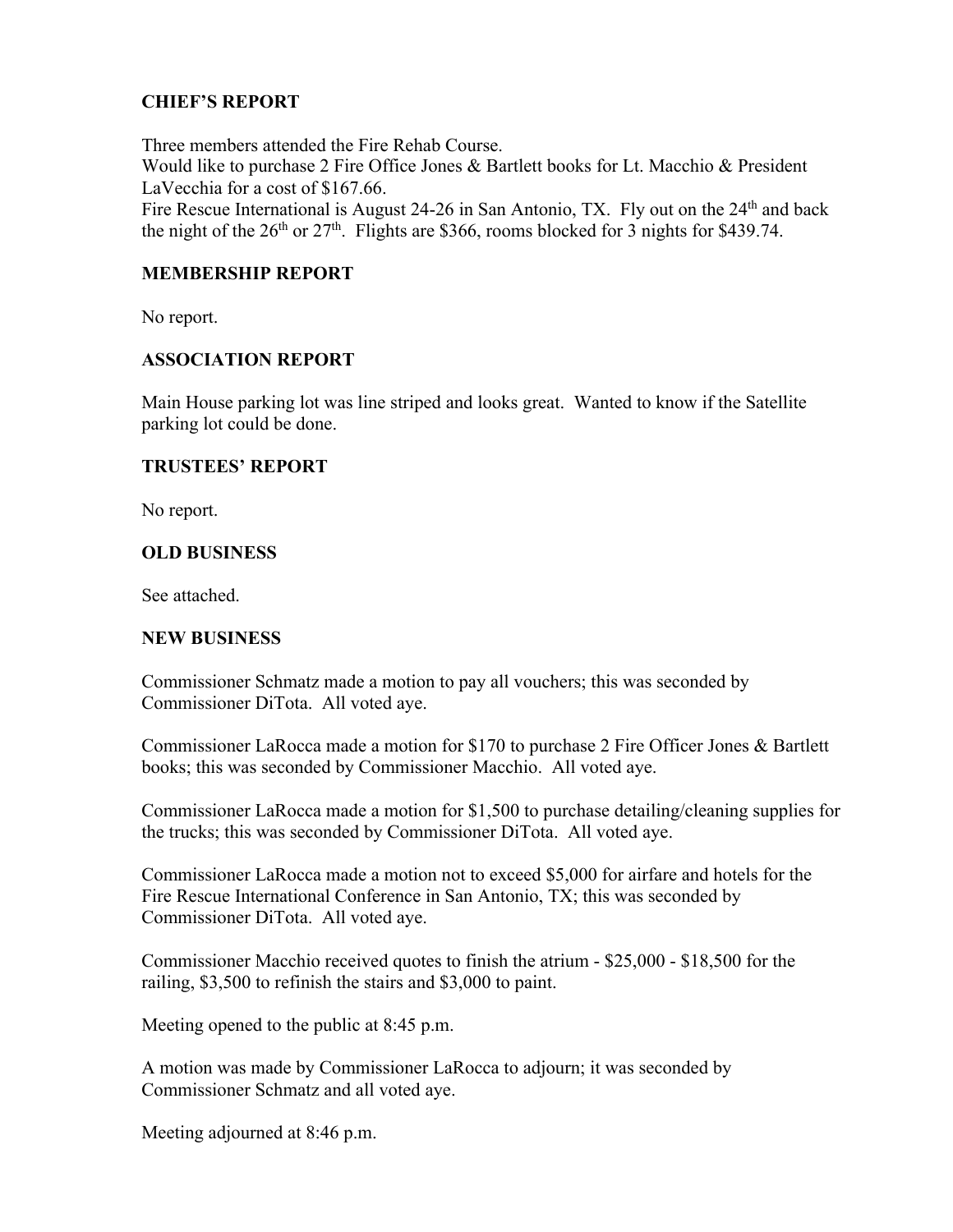Respectfully submitted, Robert DiTota, Clerk